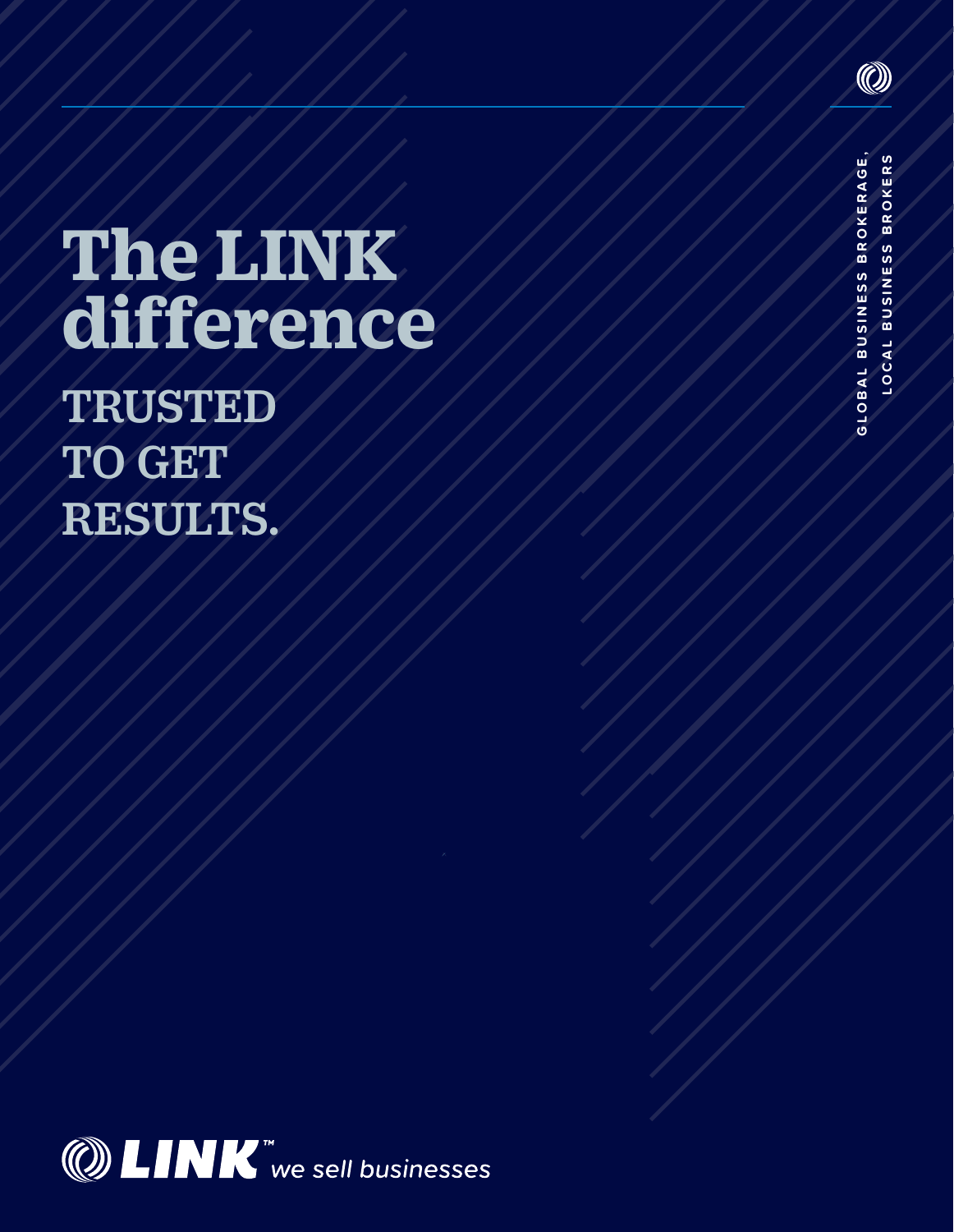\$3B+ worth of businesses

### worth of businesses<br>successfully sold **7,000+** owners have trusted LINK<br>to sell their businesses





**AARON TORESEN** CHIEF EXECUTIVE **OFFICER** 

*"As one of our founders, I've been privileged to help shape LINK's culture and ethos. I'm proud to say that LINK is built on the old-fashioned values of fair dealing, honesty and hard work. Our success reflects our passion for delivering excellent results and constant pursuit of improvement."*

**SUNEIL CONNOR** CHIEF FINANCIAL **OFFICER** 

*"A dynamic company, LINK has exceptional IP, systems and global reach that our clients trust to consistently ensure the best price for their businesses. Our culture is fantastic, we are hard-working and, most importantly, we celebrate success."*



**JENNY HOLDEN** INTERNATIONAL FRANCHISE MANAGER

*"I'm proud to be part of an organization that believes in best business practice and streamlined operations. We live and work by the core principles that underpin and determine LINK's success – trusting relationships and respectful lines of communication."*



**STEVEN MATTHEWS** NZ BUSINESS DEVELOPMENT MANAGER

*"LINK is a vibrant, growing entity founded on strong service and caring principles, with a non-negotiable philosophy of ethical dealings and a focus on industry best practice. Our commitment to excellence has helped forge our reputation as industry leaders."*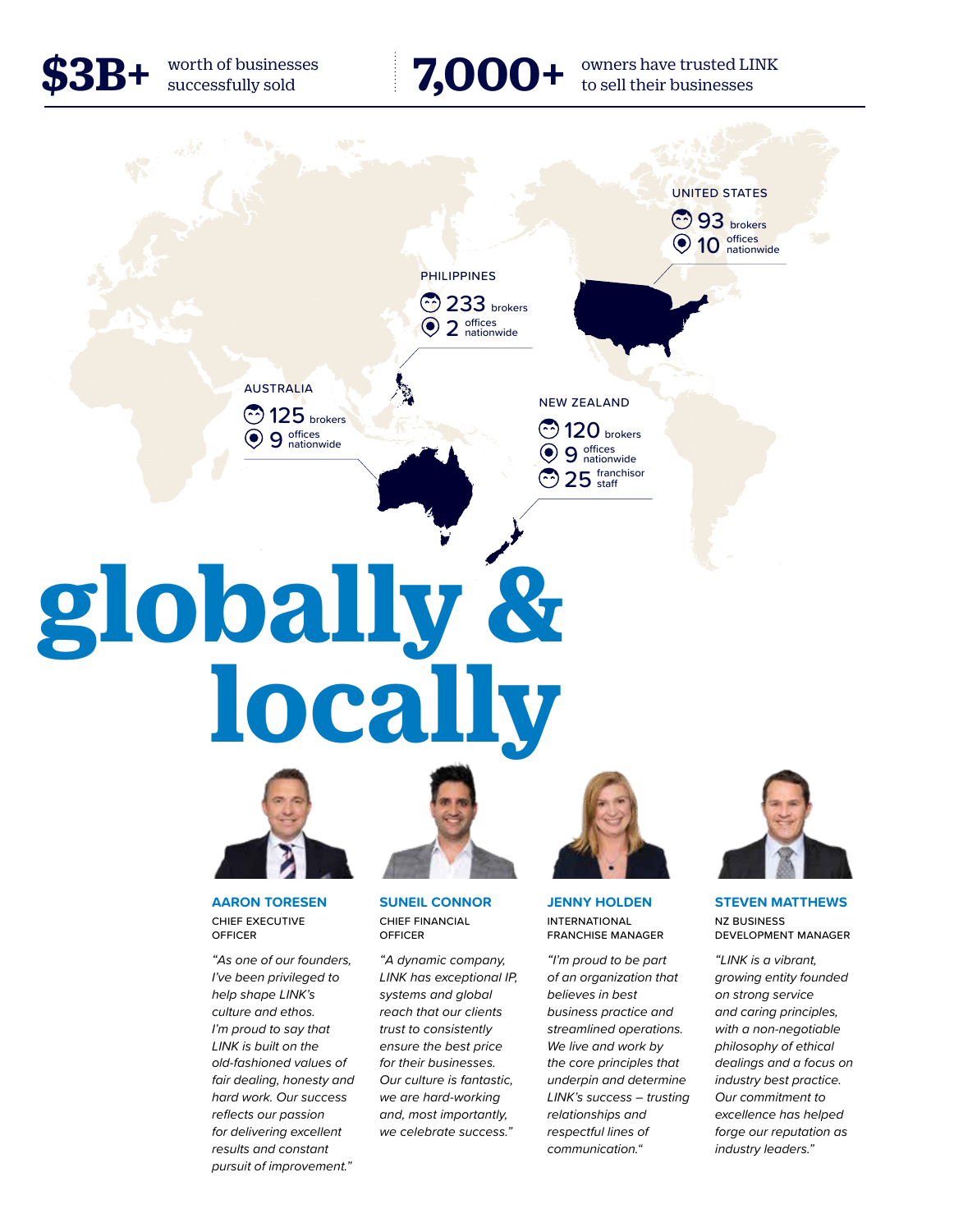

brokers worldwide

**Established in 1996 as a New Zealand-based brokerage, LINK is the most trusted business brokerage in the world, with a strong local presence in the USA, New Zealand, Australia and the Philippines.** 

# **Connecting**



With an international network of more than 500 LINK business brokers, we have successfully sold more than \$3 billion worth of businesses.

Our growing reputation for the highest level of customer service is built on integrity, honesty, uncompromising quality and a passion for connecting sellers with the right buyers. Our team is dedicated to helping every owner maximize the value of their business and enjoy a streamlined sale and transition period.

#### **Global Reach, Local Brokers**

At any one time we have more than \$2 billion of businesses listed on our global websites. Our business databases represent up-to-the-minute company data, with 250,000 people actively looking for a new business. If you're selling, this means we can attract hundreds of warm leads, based on their interest in businesses like yours.

Thanks to the investment we make in Search Engine Marketing (SEM), anyone looking to buy a business in the USA, New Zealand, Australia or the Philippines will quickly find LINK, and let our powerful search engine find your business.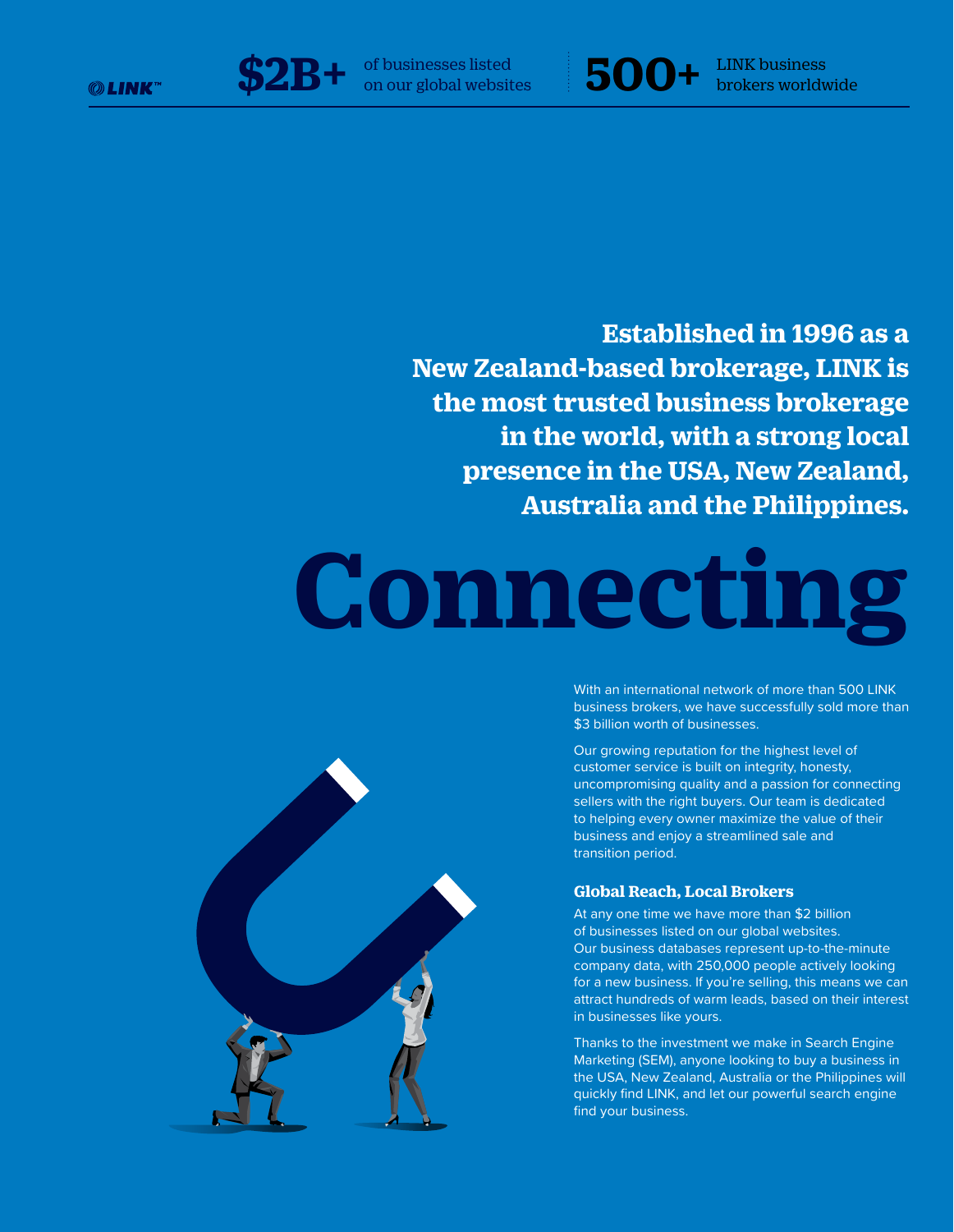

active buyers<br>
on our databases<br> **3000+** hternationally

#### **Targeted Marketing**

#### **AD LINK**

LINK brokers use our world-class Ad.LINK marketing tools and research, fine-tuned over years of learning the most effective way to sell businesses. We speak to buyers through direct targeted emails, networking, social media, our websites, and both digital and press advertising. We understand that confidentiality is paramount. We ensure that business opportunities are advertised in a compelling way without disclosing sensitive or identifying information.

#### **Experienced Experts**

#### **LINK.ACADEMY**

Every LINK business broker is specially trained through our rigorous, industry-leading LINK.Academy. You can trust that you'll get sound, smart advice, supported by real-world experience and a professional who goes above and beyond to deliver results. We match businesses with specialist brokers, because they understand your business and can tap into their extensive industry networks to reach potential buyers across a cross-section of industries.

## **business buyers**

#### **Proven Process**

LINK offers a unique, proven approach to facilitating each successful sale, and a focus on delivering exceptional service. Learning from decades of experience, we've developed a tried and true process for successfully selling any business. Globally, we sell more businesses than any other brokerage. Each LINK broker is skilled in the art of negotiation and doesn't rely on heavy discounting to sell a business. We keep you informed at every step of the process, providing detailed feedback on marketing activity, inquiries, prospect profiles and more. We are uncompromising in protecting your confidential information.

#### **Powerful Data**

#### **ONE.LINK**

With One.LINK, our powerful database and business sales tool, our broker teams seamlessly coordinate and track the sale and purchase process. With comprehensive records of business sales in every country where we operate, we constantly track and analyze the big trends influencing business and the economy. We also conduct regular independent research to determine buyer motivations and identify what matters to them. Our knowledge is your power, giving you key insights into factors that affect the marketing and sale of your business.

#### **Worth Knowing**

#### **VALU.LINK**

You may not know the worth of your business fully, but thanks to Valu.LINK's award-winning proprietary opinion of value tool, we do. Valu.LINK draws on LINK's extensive global sales data for your industry and carefully calculated algorithms to provide a detailed, accurate appraisal of a business in any country in any industry sector.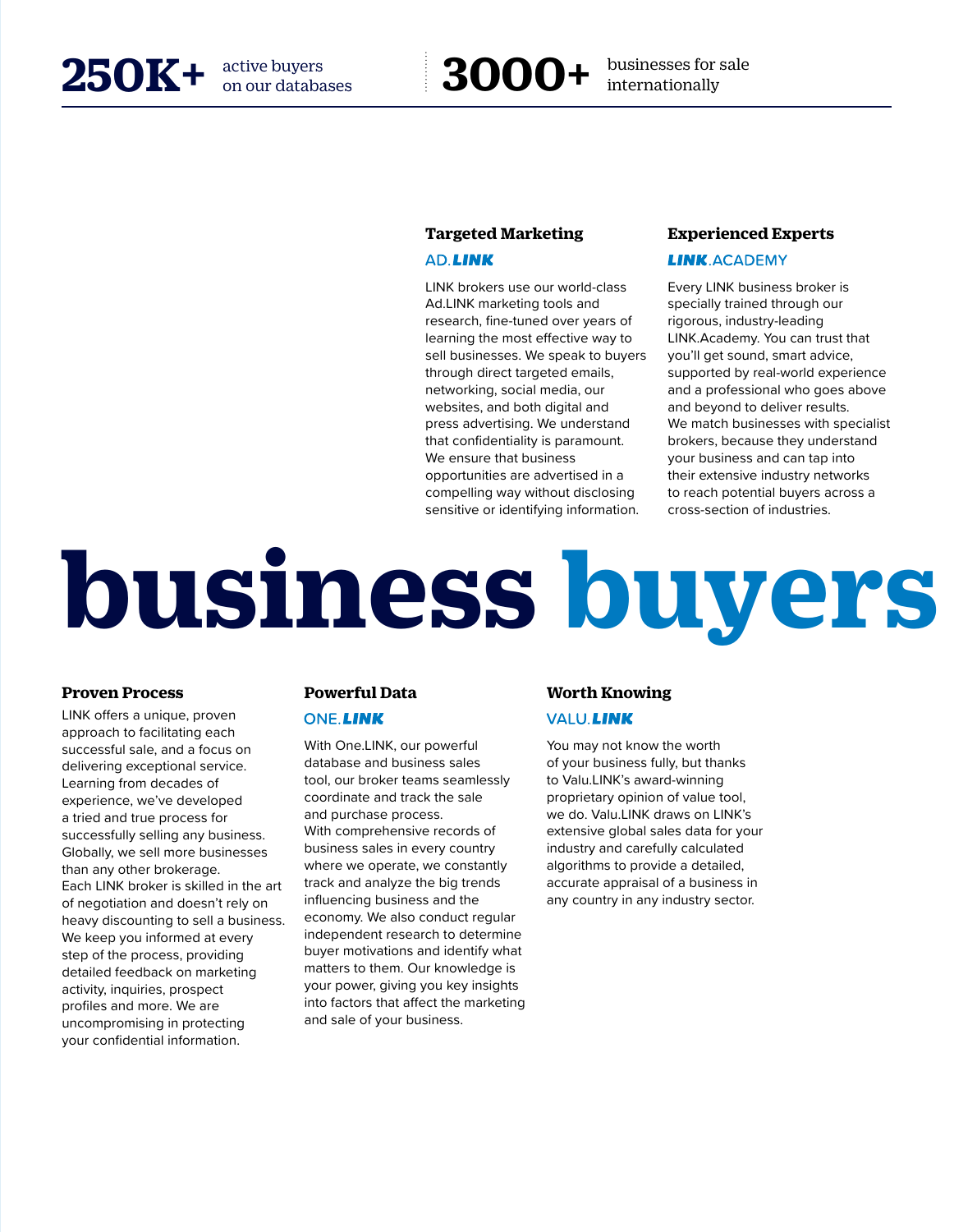#### **High-value Division**

#### **@LINK** Enterprise

If you've built up a larger business and it's time to start a new chapter, our knowledge can pay significant dividends. Our specialist division offers an exceptional level of service and sales expertise for sellers of higher- value businesses. We know the right buyers who are ready to buy at your price level – for a fast, confidential sales process and a price that reflects what you've achieved.

### **business buyers & sellers**

#### **Sector Specialists**

LINK's size and reach mean that our brokers have the opportunity to utilize their knowledge, experience and connections to specialize within particular sectors. They understand the challenges of your industry and how to successfully match buyers with sellers.



we sell businesses

#### **© LINK** Enterprise

#### **SPECIALIST BROKERS**

The knowledge and connections to successfully sell businesses in your industry. All LINK brokers receive ongoing training via

**LINK.ACADEMY** 

#### **PROPRIETARY TOOLS**

**ONE.LINK** Database / business sales tool **VALU.LINK** Proprietary Opinion

> of Value tool **AD.LINK** Marketing tools